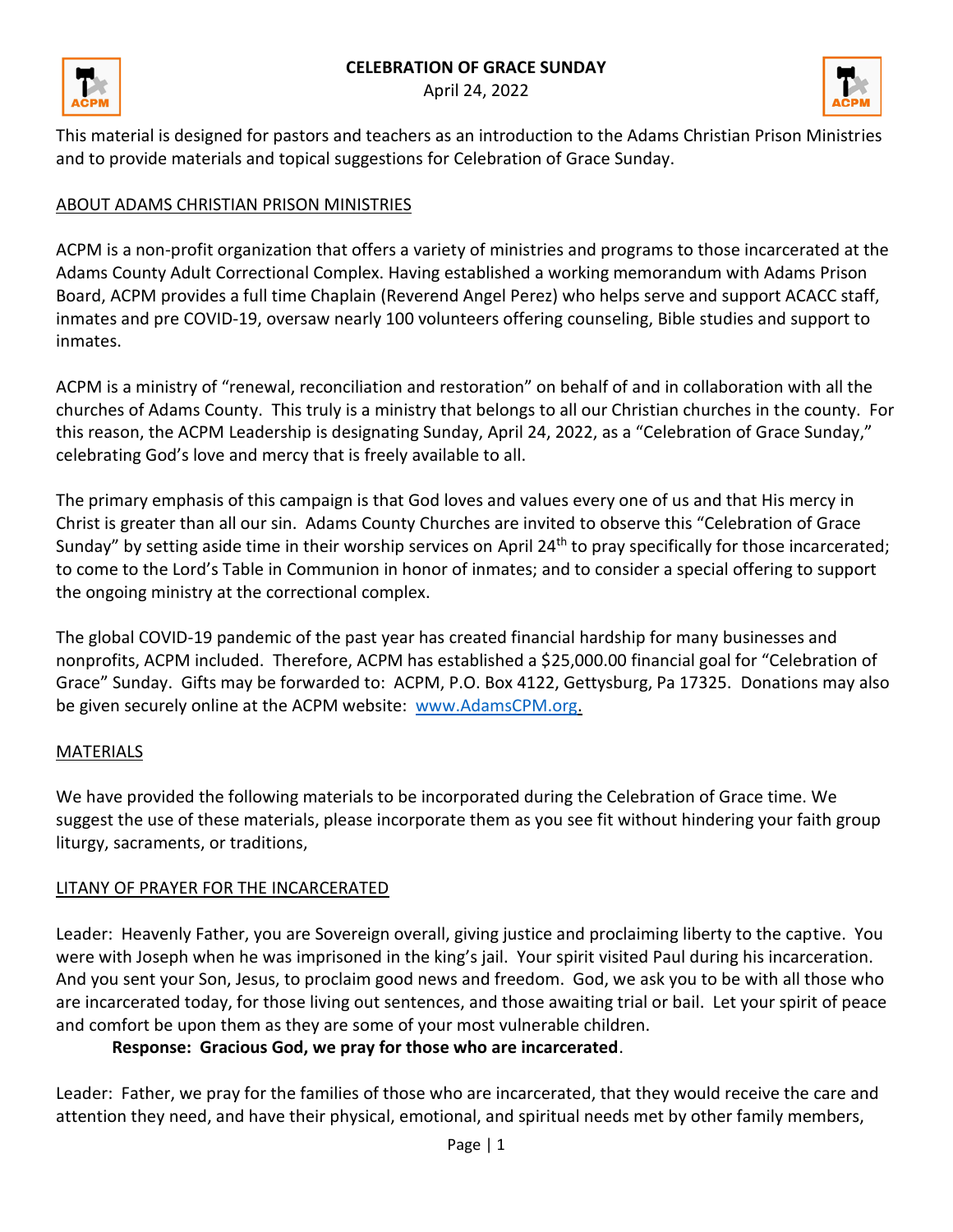friends, church members, or someone else in our community. Lord, allow them to keep their hope alive that a family member behind bars is not forsaken or forgotten by God.

# **Response: Gracious God, we pray for those who are incarcerated and for their families.**

Leader: Father, we pray that you will grant those behind bars your peace. Help them to know your presence in their lives and in the lives of their families, through faith in your Son, Jesus Christ, who is our peace.

### **Response: Gracious God, we pray for those incarcerated. Grant them**

**peace.** 

Leader: Father, only You know the feelings and emotions of those who are incarcerated. We cannot know exactly what they are living through. Our world can be very dangerous, and perhaps this is true for these men and women who might be living in fear. Help them see that they can run to You, Father, for You are a Rock and a Shield for those who trust in You.

## **Response: Gracious God, we pray for those incarcerated. Protect them from danger.**

Leader: Father, thank you for those who have trusted Jesus Christ for eternal life. Enable them to look to the future in the hope that is found in Him. Give them a desire to seek Him and help them live in the knowledge of your eternal home where all evil and suffering will be no more.

## **Response: Gracious God, we pray for those incarcerated. Give them hope.**

Leader: Father, you determine the future and know that which is not yet. Help those men and women see that you have a purpose for where they are now, and to know that you can use anyone for your glory and for your purposes, including them. Help them know your grace – that they are valued, loved unconditionally, and pardoned without parole – through the redemption that you offer in Jesus. Help them fix their eyes on Him during their difficult journey behind bars.

# **Response: Gracious God, we pray for those incarcerated. May they know your purpose for their lives.**

Leader: Finally, Father, we thank you for all those who work in our correctional facilities. Grant them peace and safety in their challenging work. Give them a genuine empathy for and sensitivity to the needs of the incarcerated entrusted to their care. We pray that they may carry out their important roles as a high calling, rather than a mere duty or obligation.

## **Response: Gracious God, we pray for the incarcerated and for those entrusted with their care.**

Leader: Hear our prayer this day, as we celebrate your amazing grace available to all! **Response: Amen.**

# PRAYER REQUESTS

- Request 1
	- o Pray for all new Christians in our prison, the wrongfully accused, and for a positive change towards God.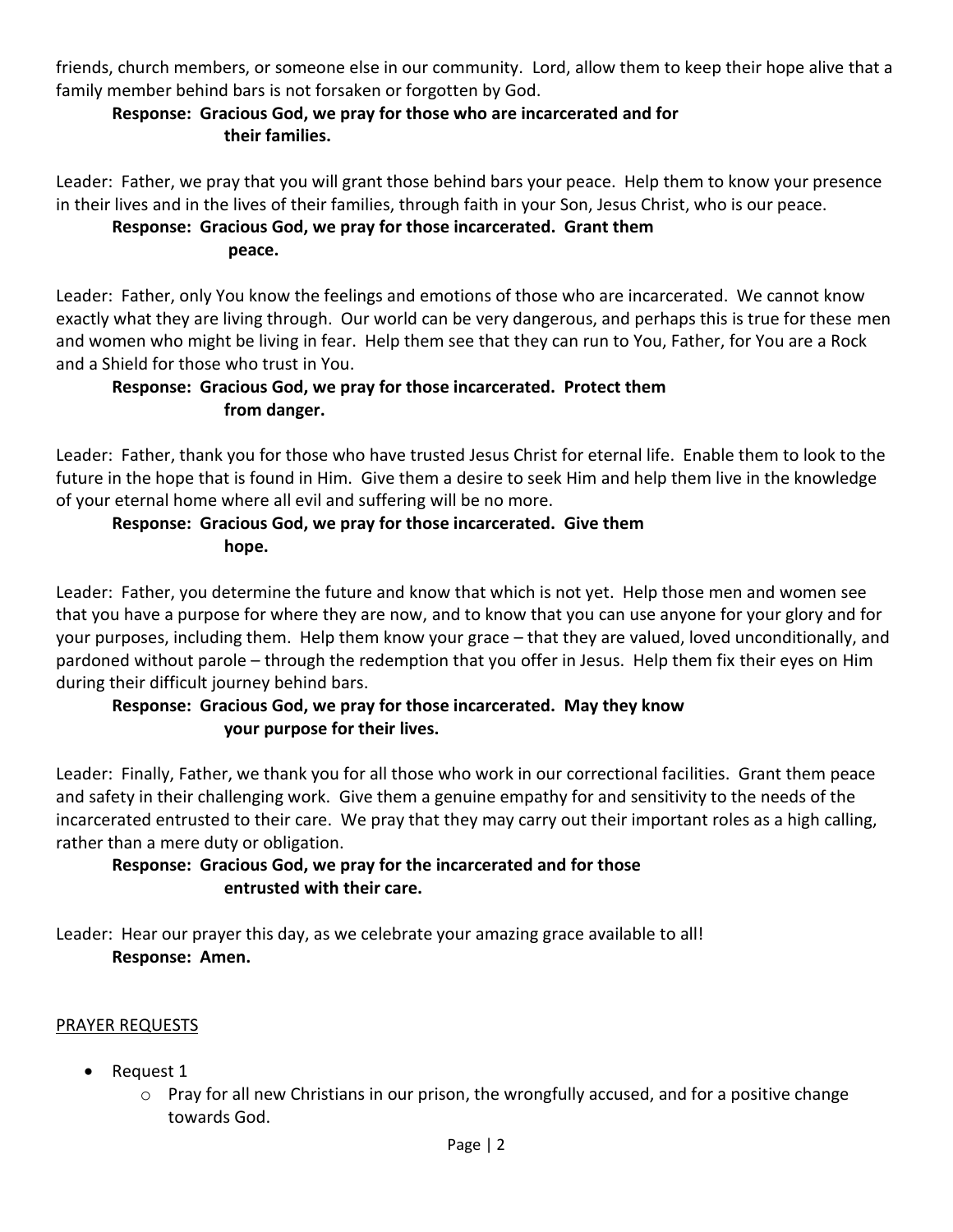- Request 2
	- o Pray for mother's post-surgery recovery, sister's family, home church, and for continual spiritual growth.
- Request 3
	- o Pray for the family and upcoming court date.
- Request 4
	- $\circ$  Pray for the fire of the Holy Spirit would burn a little brighter every single day as I grow in my faith in Jesus Christ, that God will become the central focus of my family so that we may find the strength and grace to endure as an intact family during imprisonment.
- Request 5
	- o Pray for my father and my siblings.
- Request 6
	- o Pray for my children, grandson, ACPM, inmates and their families of Adams County.
- Request 7
	- o Pray for my nephew, for my son to be safe and surrounded by believers, and for everyone in prison.
- Request 8
	- o Pray for my baby's health, my sister's safety, and my father who has lung cancer again.

## TESTIMONIALS

- Testimony #1
	- $\circ$  Many months ago, I was given a spiritual experience which left me with the absolute knowledge that "heaven is real." Since this experience I began feverously studying my Bible and openly testifying to anyone that God puts in front of me. God has given me spiritual gifts and allowed me to begin using them. James 5:20 sums up what my work is for the rest of my life. The chaplain has answered many requests from supplying me with a prison Bible to arranging a confessional with Father Lyons. There have been several break throughs in our prison home. Without knowing, the chaplain has had a part in each and everyone of them. Please pray for each and everyone of us. God bless you all.
- Testimony #2
	- $\circ$  I loved going to Chaplain Perez for Bible study and worship. I hope it starts up again in the library. We got socks and a candy bar, a card at Christmas. Also, I filled out prayer requests for myself and my son because we were both in jail together.
- Testimony #3
	- $\circ$  I arrived in February. I was able to write requests slips to get books from the chaplain's library. To date, I have been blessed to complete 3 books from this list. Having the books available when actually going to a church service is vital for me to stay and keep close to God, especially during these difficult times. I was also blessed with an awesome Bible from the library as well. Because of these resources I have been able to share God's word with other inmates – many who are "just looking," but know they have emptiness that drugs, alcohol, etc. can't fill. I pray they realize only God and his word can fill that space with the Holy Spirit.
- Testimony #4
	- o During a time of COVID restrictions, our chaplain and those who support him, have been a tremendous blessing to myself and other believers on my housing unit. Without church services, he has provided us with the devotional material to start and continue a successful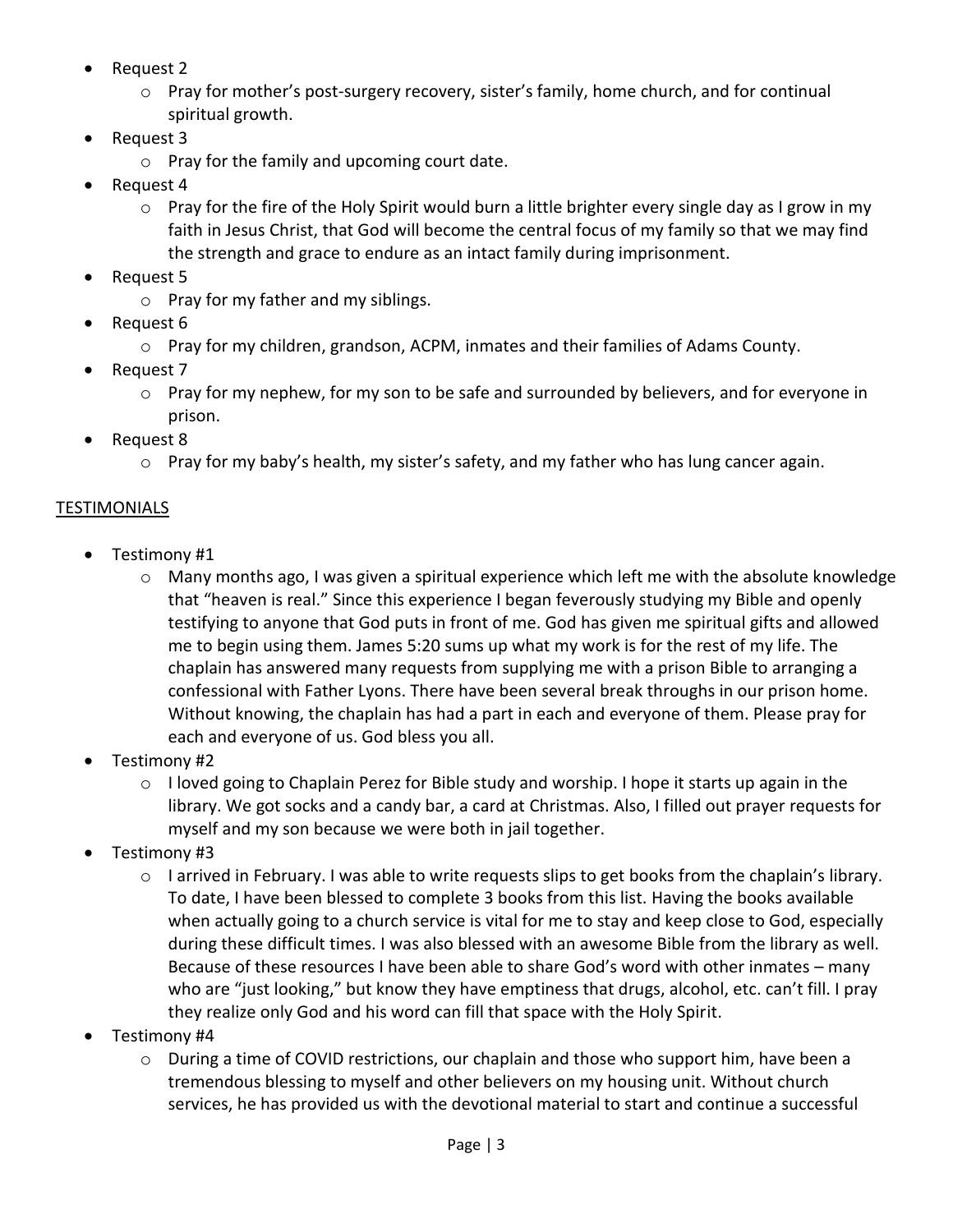daily inmate fellowship. And because of him, we have still been able to access faith-based literature. Please know that all of you that provide so many blessings to us during this time of adversity are thought of fondly and are kept in our prayers. I extend our love to you in Christ Jesus our Lord and wish His many blessings upon you. Thank you.

#### **SERMON TOPIC SUGGESTIONS**

**Topic 1:** God's throne is one of grace and mercy

#### **Key Scripture:**

*<sup>16</sup> Let us then approach the throne of grace with confidence, so that we may receive mercy and find grace to help us in our time of need. Hebrews 4:16 (NIV)*

Mercy – Eλεος (Eleos) Compassion or forgiveness shown toward someone who is within one's power to punish or harm.

Grace – χάριν (charin) Free and unmerited favor of God, as manifested in the salvation of sinners and the bestowal of blessings.

*The Gospel is good news of mercy to the undeserving. The symbol of the religion of Jesus is the cross, not the scales. - John Stott*

*"Through many dangers, toils and snares, I have already come; 'Tis grace has brought me safe thus far and grace will lead me home."- John Newton*

*The difference between mercy and grace? Mercy gave the prodigal son a second chance. Grace gave him a feast. - Max Lucado*

The context of Heb 4:16 is that we all must give an account of our life. Nothing will be hidden from God in this account. Every choice, thought, and attitude of our heart will "be laid bare" (vs 13) before him. And all of us would be given a guilty verdict except for the atoning work of grace and mercy through Jesus Christ.

We will never begin to appreciate or grasp God's grace and mercy unless we are able to grasp how great our sin is. Even our righteousness is as filthy rags in light of the holiness designed for by God (Isaiah 64:6).

*"<sup>8</sup>For it is by grace you have been saved, through faith--and this not from yourselves, it is the gift of God-- <sup>9</sup>not by works, so that no one can boast." Ephesians 2:8-9 (NIV)*

*How may we know that we are rightly thankful? When we are careful to register God's mercy. Physicians say the memory is the first thing that decays; it is true in spirituals. - Thomas Watson*

**Topic 2:** Being recipients of God's Mercy and Grace transforms us and bids us to do likewise

**Key Scriptures:**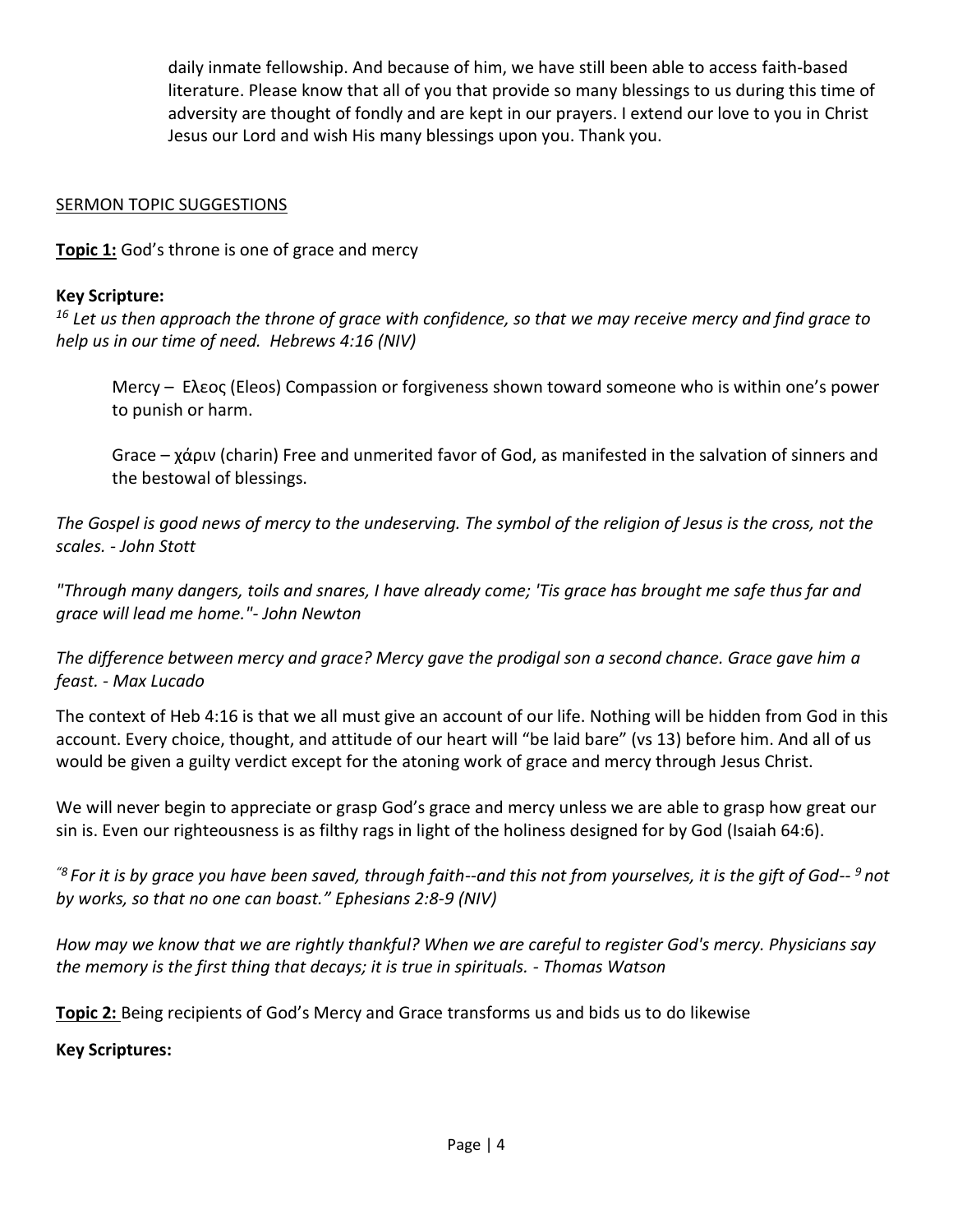*<sup>35</sup> But love your enemies, do good to them, and lend to them without expecting to get anything back. Then your reward will be great, and you will be sons of the Most High, because he is kind to the ungrateful and wicked. <sup>36</sup>Be merciful, just as your Father is merciful. Luke 6:35-36 (NIV)*

*<sup>9</sup>For I am the least of the apostles and do not even deserve to be called an apostle, because I persecuted the church of God. <sup>10</sup>But by the grace of God I am what I am, and his grace to me was not without effect. No, I worked harder than all of them--yet not I, but the grace of God that was with me. 1 Corinthians 15:9-10 (NIV)*

Before his conversion (Acts 9:1-19), Paul was a persecutor of Christians. After his conversion, he was a transformed man who clearly understood the magnitude of the grace and mercy he had received. This understanding was met with determination (with God's help) to give much in return.

As God has freely (although it cost him dearly) extended grace and mercy to us, as his followers he bids us to go and do likewise (John 20:21), which includes offering this to inmates.

*The most miserable prison in the world is the prison we make for ourselves when we refuse to show mercy. - Warren Wiersbe*

Each day let us receive our daily "bread" of mercy and grace from above and let us give it out as generously and abundantly as the Lord has given to us! At His return, Jesus will recognize those who visited and had compassion on those incarcerated. Read Matthew 25:31-46. **Matthew 25:36 (NIV)** *<sup>36</sup>I needed clothes and you clothed me, I was sick and you looked after me, I was in prison and you came to visit me.***'** 

*"Your worst days are never so bad that you are beyond the reach of God's grace. And your best days are never so good that you are beyond the need of God's grace."- Jerry Bridges*

*God's mercy to us is the motivation for showing mercy to others. Remember, you will never be asked to forgive someone else more than God has forgiven you. Rick Warren*

### SCRIPTURE READINGS

Hebrews 13:3 ESV

Remember those who are in prison, as though in prison with them, and those who are mistreated, since you also are in the body.

Psalm 69:33 ESV For the Lord hears the needy and does not despise his own people who are prisoners.

### Matthew 25:35-46 ESV

For I was hungry and you gave me food, I was thirsty and you gave me drink, I was a stranger and you welcomed me, I was naked and you clothed me, I was sick and you visited me, I was in prison and you came to me.' Then the righteous will answer him, saying, 'Lord, when did we see you hungry and feed you, or thirsty and give you drink? And when did we see you a stranger and welcome you, or naked and clothe you? And when did we see you sick or in prison and visit you?' ...